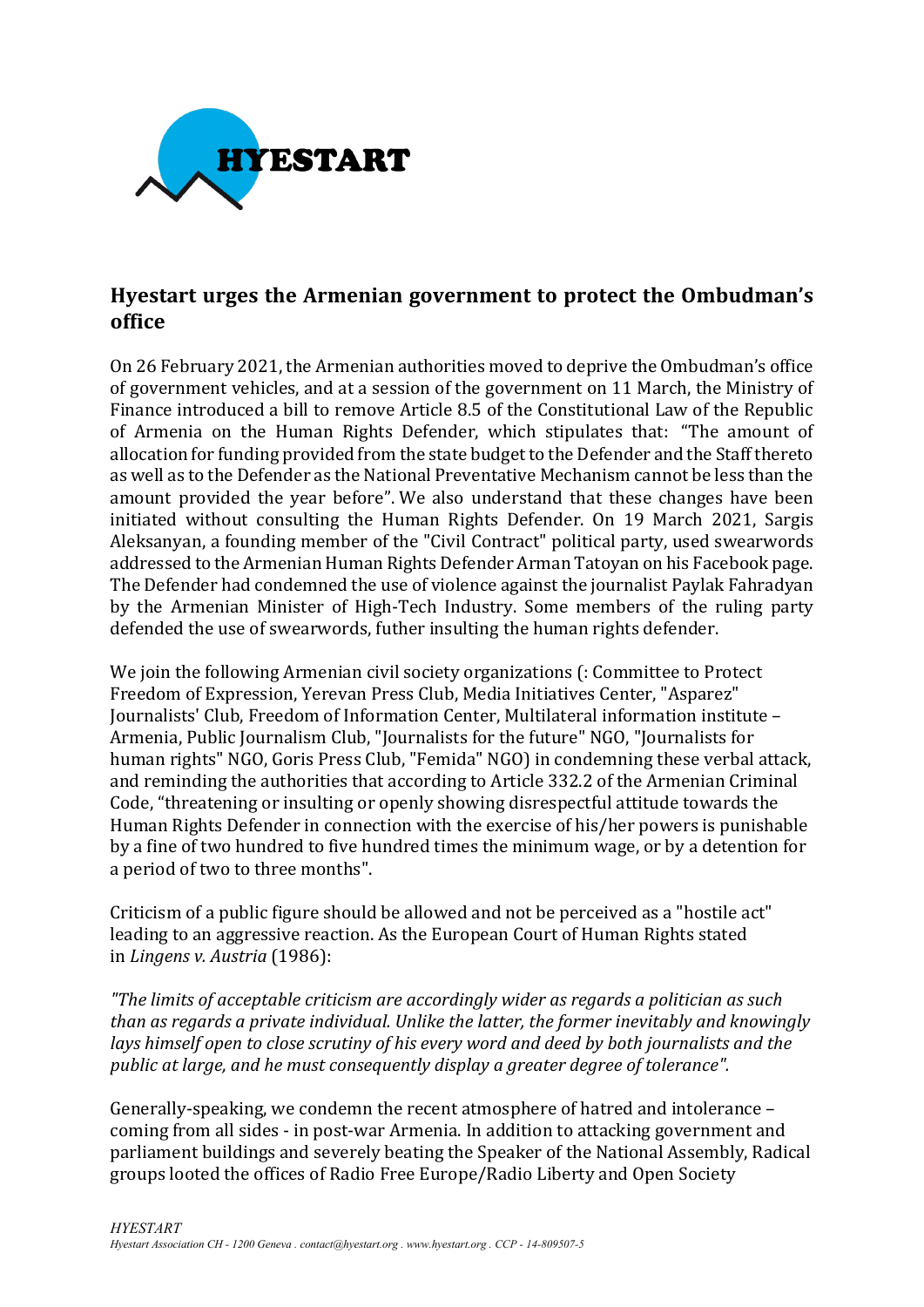

Foundations, and numerous civil society and media organizations continue to receive threats. The group *Veto* called civil society groups "enemies of the people," and has attempted to launch criminal investigations against them. Complaints filed by the civil society groups about the threats and incidents of harassment have sadly been largely ignored by the prosecutor general's office and state investigative bodies.

Alain Navarra, President of Hyestart, declared: "The bill introduced by the Armenian cabinet on 11 March, if passed, would further constrain the independence of the Ombudman's office and impede its fundamental mandate to protect human rights in Armenia. The importance of his mandate has risen further in the context ushered in by the Tripartite cease-fire declaration of 10 November 2020. We are therefore calling on the Armenian government to drop this bill, whose constitutionality is not certain". He added: "We also call on the Armenian authorities to properly consult the Human Rights Defender in relation to any further discussions relating to amendments to its founding legislation, to lift the restrictions on the use of government vehicles by the Human Rights Defender, and to condemn the perpetrators of hate speech".

In the current context, it is more important than ever to preserve the ability of the Ombudsman and other human rights organizations to raise awareness of the human rights violations committed during and above all as a result of the war initiated by Azerbaijan everywhere in Armenia, including by Azerbaijan, whose aggressive actions notably challenge the basic rights of the border residents The Armenian authorities should support the Ombudsman and human rights and freedom of expression groups by maintaining active dialogue with them, upholding the rule of law, and holding the perpetrators of violence and hate speech to account.

## **More about Hyestart:**